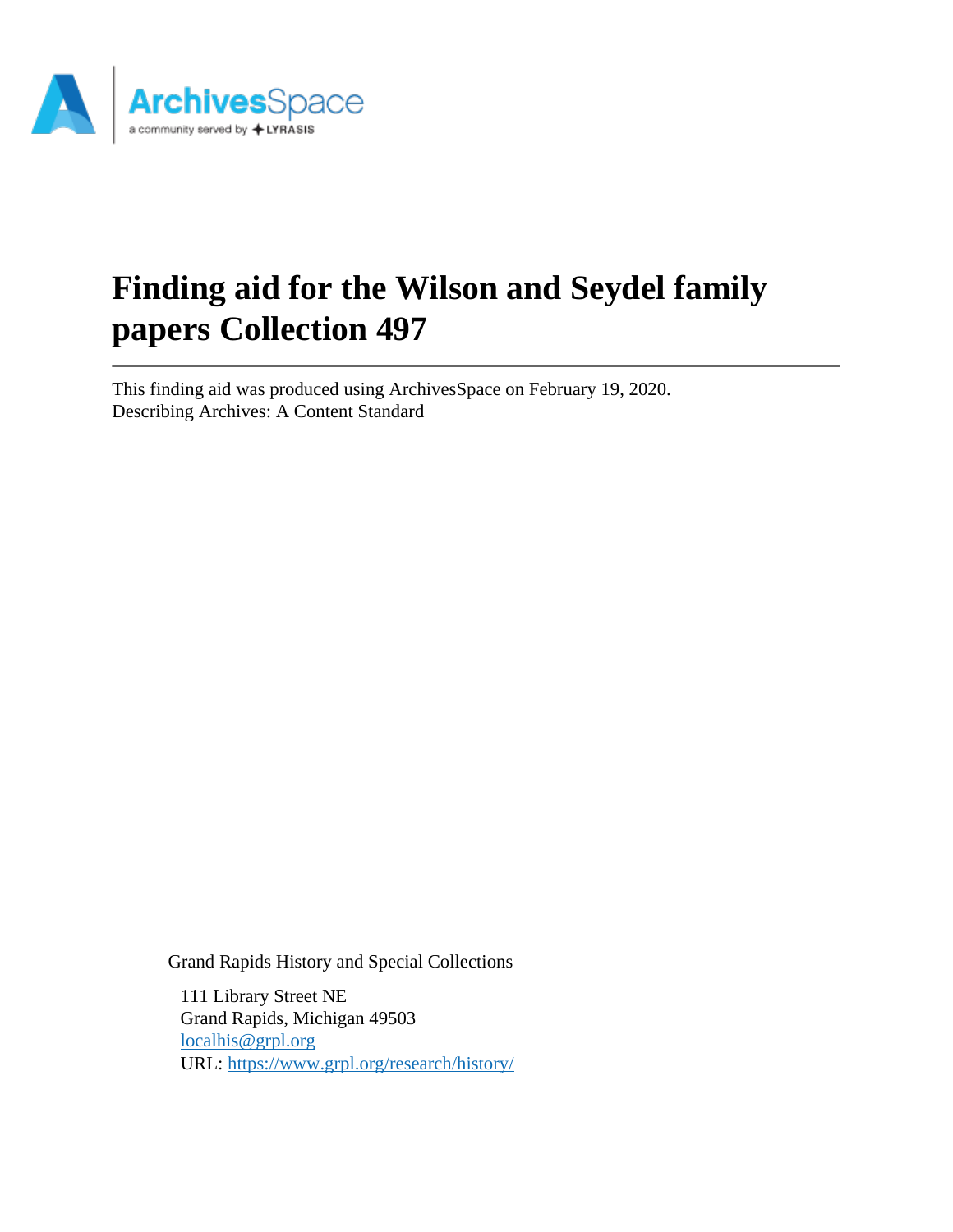# <span id="page-1-0"></span>**Table of Contents**

| 3 |
|---|
|   |
|   |
|   |
|   |
|   |
|   |
|   |
| 7 |
|   |
|   |
|   |
|   |
|   |
|   |
|   |
|   |
|   |
|   |
|   |
|   |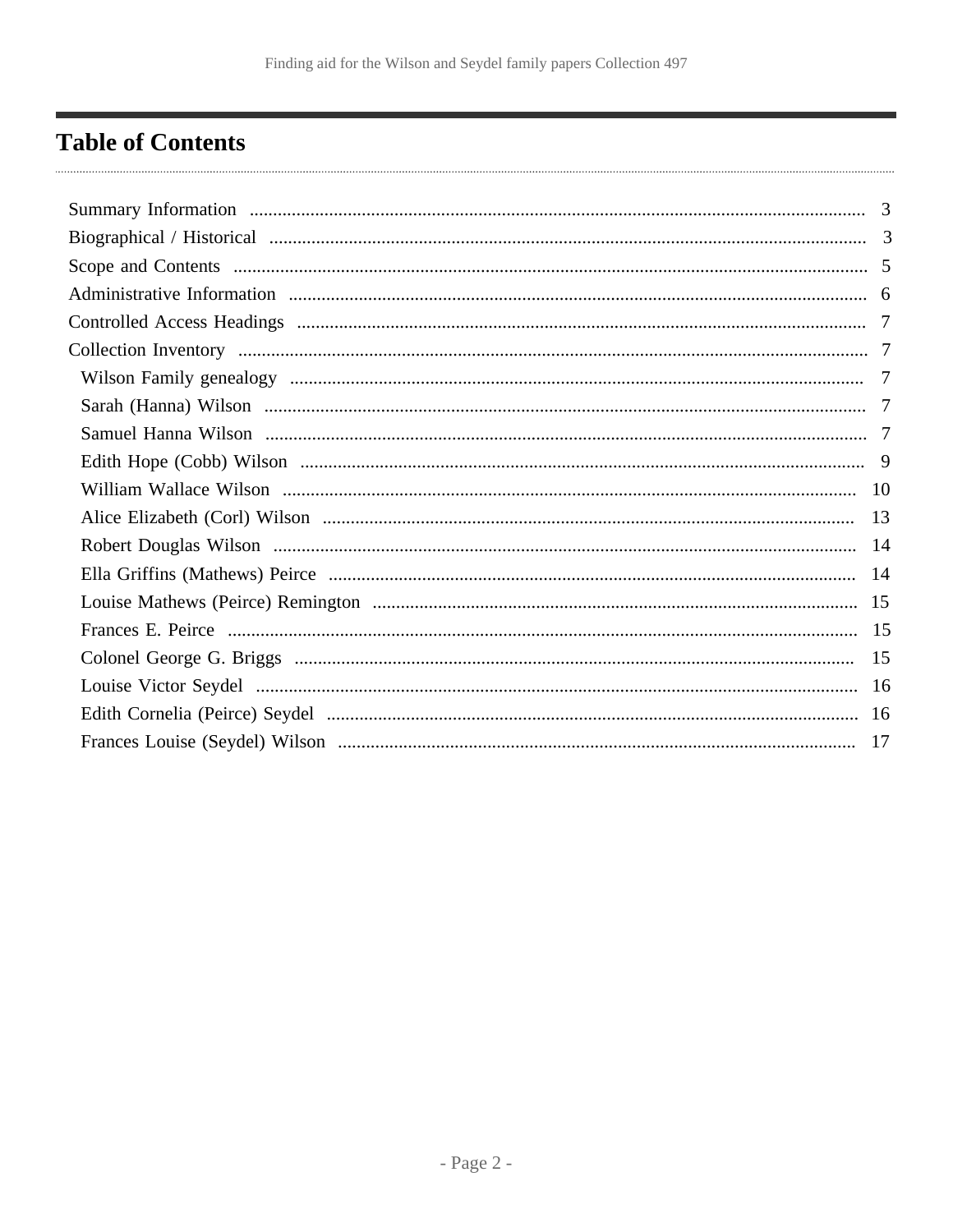### <span id="page-2-0"></span>**Summary Information**

| <b>Repository:</b>                  | Grand Rapids History and Special Collections                                                                                                                                                                                                                                                                                                                                                                                                                                                                                                                                                                                                                                                                                                                                                                                                                                                                                                                                                             |  |
|-------------------------------------|----------------------------------------------------------------------------------------------------------------------------------------------------------------------------------------------------------------------------------------------------------------------------------------------------------------------------------------------------------------------------------------------------------------------------------------------------------------------------------------------------------------------------------------------------------------------------------------------------------------------------------------------------------------------------------------------------------------------------------------------------------------------------------------------------------------------------------------------------------------------------------------------------------------------------------------------------------------------------------------------------------|--|
| Source:                             | Wilson, R. Douglas                                                                                                                                                                                                                                                                                                                                                                                                                                                                                                                                                                                                                                                                                                                                                                                                                                                                                                                                                                                       |  |
| Source:                             | Wilson, Betsy                                                                                                                                                                                                                                                                                                                                                                                                                                                                                                                                                                                                                                                                                                                                                                                                                                                                                                                                                                                            |  |
| Source:                             | Wilson, John R.                                                                                                                                                                                                                                                                                                                                                                                                                                                                                                                                                                                                                                                                                                                                                                                                                                                                                                                                                                                          |  |
| <b>Title:</b>                       | Wilson and Seydel Family papers                                                                                                                                                                                                                                                                                                                                                                                                                                                                                                                                                                                                                                                                                                                                                                                                                                                                                                                                                                          |  |
| ID:                                 | Collection 497                                                                                                                                                                                                                                                                                                                                                                                                                                                                                                                                                                                                                                                                                                                                                                                                                                                                                                                                                                                           |  |
| Date [inclusive]:                   | 1850-1991                                                                                                                                                                                                                                                                                                                                                                                                                                                                                                                                                                                                                                                                                                                                                                                                                                                                                                                                                                                                |  |
| <b>Physical Description:</b>        | 8 Linear Feet                                                                                                                                                                                                                                                                                                                                                                                                                                                                                                                                                                                                                                                                                                                                                                                                                                                                                                                                                                                            |  |
| Language of the<br><b>Material:</b> | English                                                                                                                                                                                                                                                                                                                                                                                                                                                                                                                                                                                                                                                                                                                                                                                                                                                                                                                                                                                                  |  |
| Abstract:                           | The Wilson and Seydel family papers contain material related to<br>William Wallace Wilson (1899-1997) and Frances Louise Seydel<br>Wilson (1901-1995) and their families. William's father, S.H. Wilson,<br>is well known for platting and developing Wyoming Park, Michigan.<br>These papers include plat maps of the areas he developed, real estate<br>advertisements, business records, correspondence, ephemera, and<br>photographs. William Wilson graduated from Grand Rapids Central<br>High School in 1916. A portion of the collection relates to William's<br>high school years and includes ephemera, yearbooks, speeches and<br>photographs. There are also letters, diaries and photographs from Ethel<br>Cornelia Peirce's (1879-1970, Frances Sydel's mother) family, most<br>notably Colonel George G. Briggs's correspondence with major artists<br>of the time, including Winslow Homer. The collection also includes<br>some of R. Douglas Wilson's papers from the 1940s and 1950s. |  |

**^** [Return to Table of Contents](#page-1-0)

### <span id="page-2-1"></span>**Biographical / Historical**

Born in Paris Township, Kent County, Michigan in 1870, **Samuel H. Wilson** was one of seven children born to Civil War Veteran, William James Wilson (1854-1887) and **Sarah (Hanna) Wilson** (1837-1910), an Irish immigrant. William left his wife and children when Samuel was two and did not return. Sam completed his education through eighth grade in a one room school house and at the age of twenty, he accepted a position with the law office of J.T. Preston for the purpose of learning real estate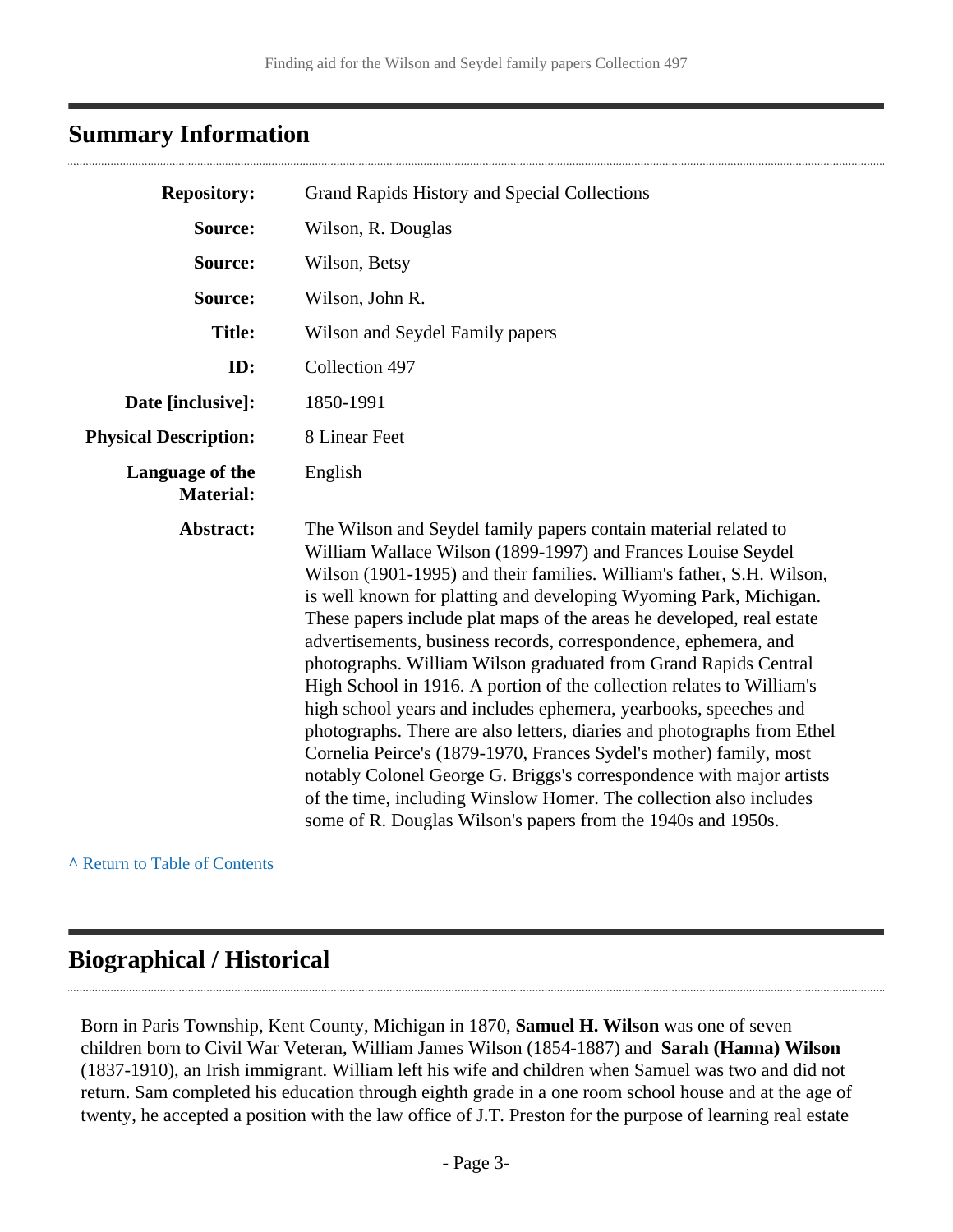law. He then went into the real estate business with John W. Closterhouse and, eventually, with John's son, Leon Closterhouse. The firm of Closterhouse & Wilson platted and developed the Burlingame addition to Grand Rapids and the Hamilton Park addition. In 1910 the firm of S.H. Wilson & Company platted Wyoming Park. It was the largest, individual, plat-addition in the state of Michigan at the time, laid out exclusively for the purpose of building of high-grade houses.

In 1898 Wilson married **Edith Hope Cobb**, who was born in 1872 in New York. Edith and Samuel had one child, **William Wallace Wilson**, in 1899. Samuel Wilson died in 1931 and is buried in Woodlawn Cemetery in Grand Rapids, Michigan. Wilson Avenue, which runs through Wyoming Park and the Grandville, Michigan area, is named for him. After her husband's death Edith continued to live in Grand Rapids and ran a small restaurant for a time. In the 1950s she moved to Garden City, New York to live with her son, where she died in 1964.

William Wilson attended Grand Rapids High School and went on to Colgate University in Hamilton, New York. He was a leader in the 20th century army training program at Colgate and served a tour of duty after graduation in 1920. Following his military service, William attended Harvard Law School, graduated in 1926, and entered the practice of law in New York City. Eventually he moved into banking law and remained in that field until his retirement in the 1970s.

William married **Alice Elizabeth Corl** in 1925, after her graduation from the University of Wisconsin. A native of Grand Rapids, Alice was born in 1902 to Samuel Shirley Corl, Sr. and Glidden Roberts English. William and Alice had three children; David Bruce Wilson (1927-2008), John Roderick Wilson (1930-2017) and Robert Douglas Wilson (1935-). The family resided in Brooklyn, New York. Alice died at age 33 in 1935, following complications from the birth of her third son.

**Robert Douglas Wilson** (1935-) is the third son of William Wallace Wilson and Alice Corl Wilson. As a youth, Doug played the piano, was a soloist in the Cathedral Boys' Choir in Garden City and was an Eagle Scout. After graduating from Garden City High School in 1953, Doug attended Colgate University. He married Deborah Grigg (1935-1991) in 1958 and together they had three boys, Peter, Jamie and Ted. Doug worked for more than 30 years as a sports broadcaster for ABC's Wide World of Sports. In 2019 he was inducted into the Sports Broadcasting Hall of Fame.

**Ethel Cornelia Pierce** was born to Almy Legrand Peirce (1847-1914) and Ella Griffith Mathews (1857-1948) in 1879. She had one sibling, **Louise Mathews Peirce** (1881-1980). Louise traveled extensively in Europe from the late 1880s into the early 1900s and her experiences were published in the Grand Rapids newspapers. Louise married Thomas Augustus Remington in 1913 and they had one daughter, Ella Caroline Remington, who later changed her name to Carella Alden. Louise died in Florida in 1980.

Ethel Peirce married **Louise Victor Seydel** on New Year's Day, 1900. L. Victor Seydel, Sr. was born in East Gary Indiana in 1875. After marrying Ethel the couple lived in New York City and Chicago before settling down in Grand Rapids. Victor served as Secretary-Treasurer of the Pantlind Hotel in Grand Rapids, was a leader in obtaining funds for the YMCA building and was active in securing boulevard lights for Monroe Ave. He is buried at Oak Hill Cemetery. Ethel passed away in 1970. L. Victor and Ethel had two children, **Frances Louise Seydel** born in 1901 and Louise Victor Seydel, Jr. (1909-1973).

Upon graduation from Grand Rapids Central High School in 1919, Frances Louise Seydel attended Wellesley College and then the University of Michigan where she eventually earned a Ph.D. in physics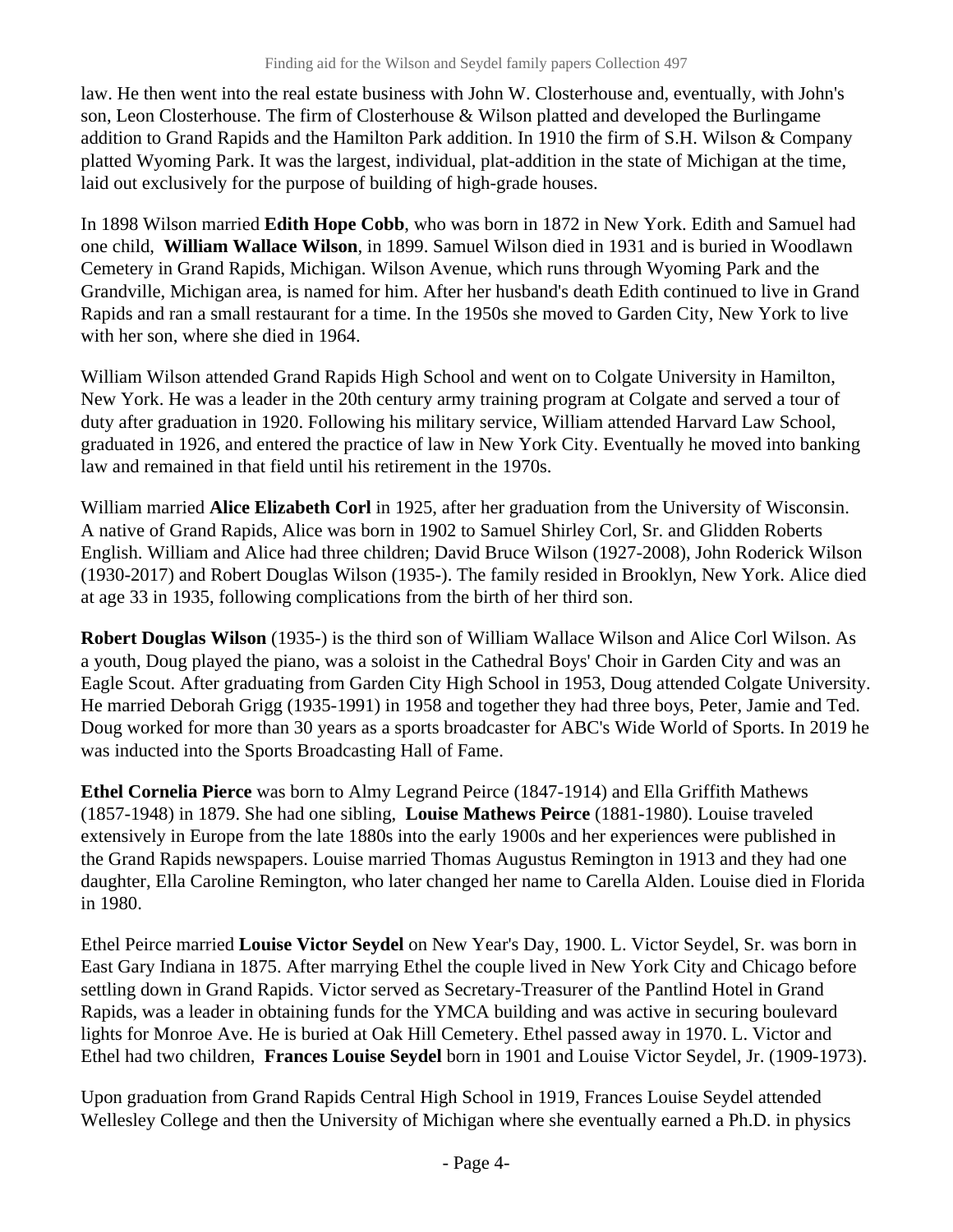and astronomy. She was the first woman to go through the same U of M doctoral program as the men. Upon receiving her doctorate, she accepted a teaching position at Carleton College in Minnesota. After marrying William Wilson in 1936, Fran moved to New York and became mother to William's three boys. In the early 1940s she accepted a position in the Physics and Astronomy Department at Hofstra University retiring in 1969. Fran died in 1995. William Wallace Wilson died in 1997 and is buried in Colgate University's Cemetery.

**Colonel George G. Briggs** married Julia Roberts Peirce, Frances Louise Seydel Wilson's great aunt. George was born in Livonia, Michigan on 24 January 1838. He attended public school until he was fourteen, worked in a store in Battle Creek for three years, took a course at Olivet College, and for five years George was a bookkeeper in a store at Galesburg. In 1858 he became a partner in that business and the name was changed to Averill, Briggs & Company. In 1862 he disposed of his business interests and organized a company of cavalry which was mustered into the service as part of the old Seventh Michigan Cavalry. He went in as first lieutenant and was successfully promoted to the rank of colonel with command of the regiment, which fought as part of the Army of the Potomac. He was discharged from the army in December 1865 at Salt Lake City and immediately established his home at Grand Rapids, where in the following spring he married Julia R. Peirce. He was at first a member of the dry goods firm of Peirce & Briggs, but in 1869 he became one of the organizers of the Michigan Barrel Company. He represented Grand Rapids as a member of the state legislature in 1868 and held numerous important positions in the city government. He was particularly interested in art and his home on Lafayette Avenue was especially designed for the display of his large collection of pictures. Colonel Briggs passed away in Grand Rapids on 8 December 1912 and is buried in Oakhill Cemetery.

**Francis "Frank" E. Peirce** was the sister of Julia R. Briggs and the sister-in-law of Col. George Briggs. Born in Grand Rapids in 1842, she was a well known elocutionist in West Michigan while in her twenties and thirties. She performed readings of classical poetry, plays and writings. She lived with her parents until their deaths and then lived with the Briggs's until her own death in 1920.

**^** [Return to Table of Contents](#page-1-0)

# <span id="page-4-0"></span>**Scope and Contents**

The Wilson and Seydel family papers are organized by individual and contain ephemera, a few physical items (including a tooth and wedding cake from 1900), photographs, correspondence, business records, bank records, school work and diaries from multiple branches of the Wilson family tree.

Many of S.H. Wilson's letters, business records, advertisements and family photographs are included in this collection. Samuel's real estate business will be of interest to those historians researching Wyoming Park, Michigan and the surrounding area. The material will also be useful for researching suburban development and its design around public transportation.

Both of William Wilson's wives were accomplished scholars and went on to college at a time when most women did not. Alice Corl graduated from the University of Wisconsin and Frances Seydel received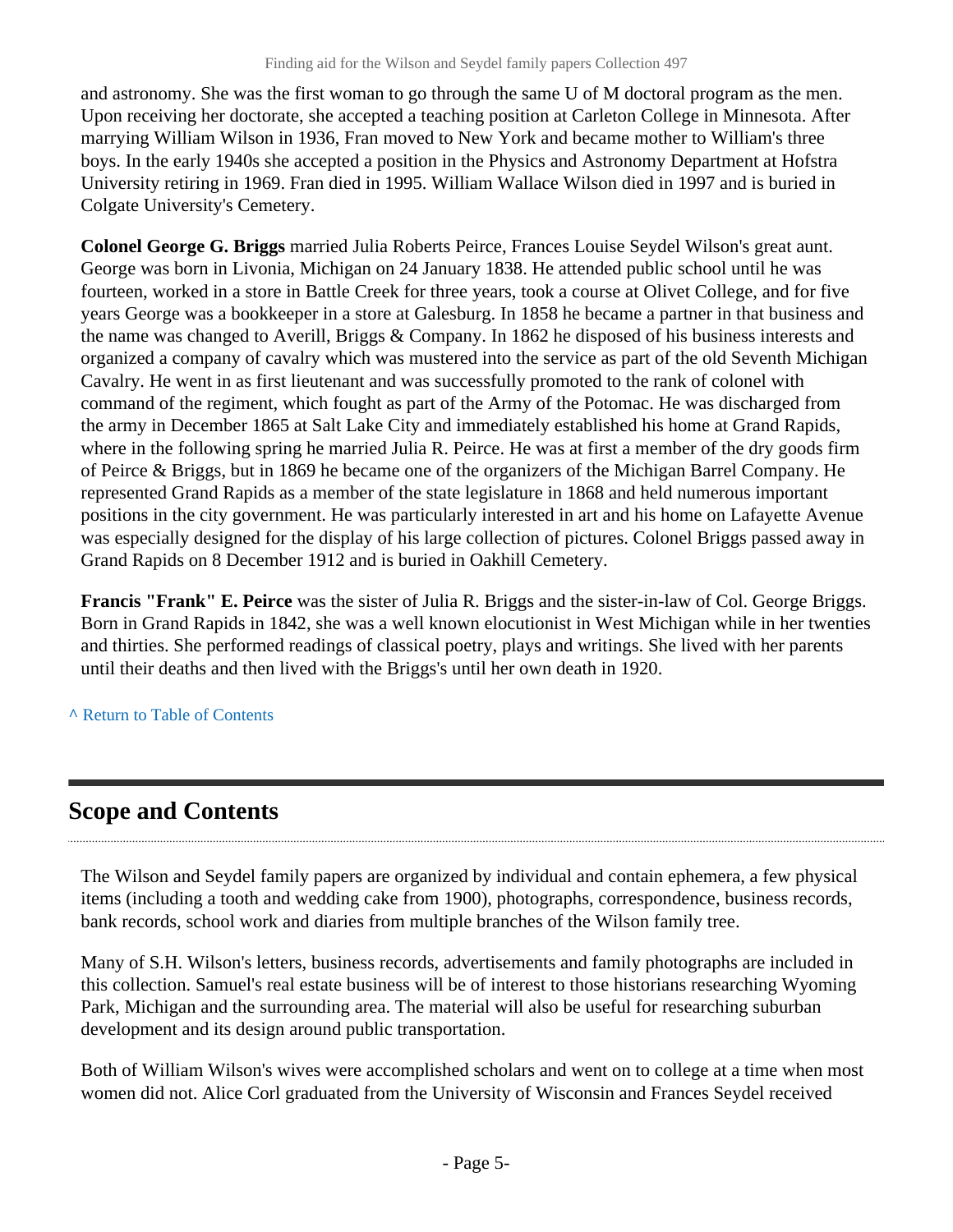a Ph.D. in physics and astronomy from the University of Michigan in 1929. This collection will be of interest to those researching women's history.

Frances Seydel's great aunt, Julia Roberts Peirce, was married to Colonel George G. Briggs, prominent Civil War Colonel and Grand Rapids citizen. Briggs's correspondence with Russel Alger, Governor of Michigan and U.S. Senator, is included in these papers as well as his letters from Elizabeth Custer, widow of General George Custer. Briggs was a lover of art and his correspondence with a number of artists, Winslow Homer, Frederick Stuart Church, Lorado Taft, and Frederic Remington can also be found in this collection. Also notable are letters to Elizabeth Custer from Gutzon Borglum, sculptor of Mount Rushmore, regarding a possible sculpture of General Custer.

**^** [Return to Table of Contents](#page-1-0)

# <span id="page-5-0"></span>**Administrative Information**

### **Publication Statement**

Grand Rapids History and Special Collections

111 Library Street NE Grand Rapids, Michigan 49503 [localhis@grpl.org](mailto:localhis@grpl.org) URL:<https://www.grpl.org/research/history/>

### **Immediate Source of Acquisition**

John R. Wilson, R. Douglas Wilson and Betsy Wilson donated the material in this collection. [2018.069]

### **Processing Information**

This collection was originally called The Wilson family papers and the folders were labeled as such. Near the end of processing a decision was made to change the collection name to The Wilson and Seydel family papers, due to the large amount of material from Frances Louise Seydel's side of the family. In the interest of time the folders were not changed.

**^** [Return to Table of Contents](#page-1-0)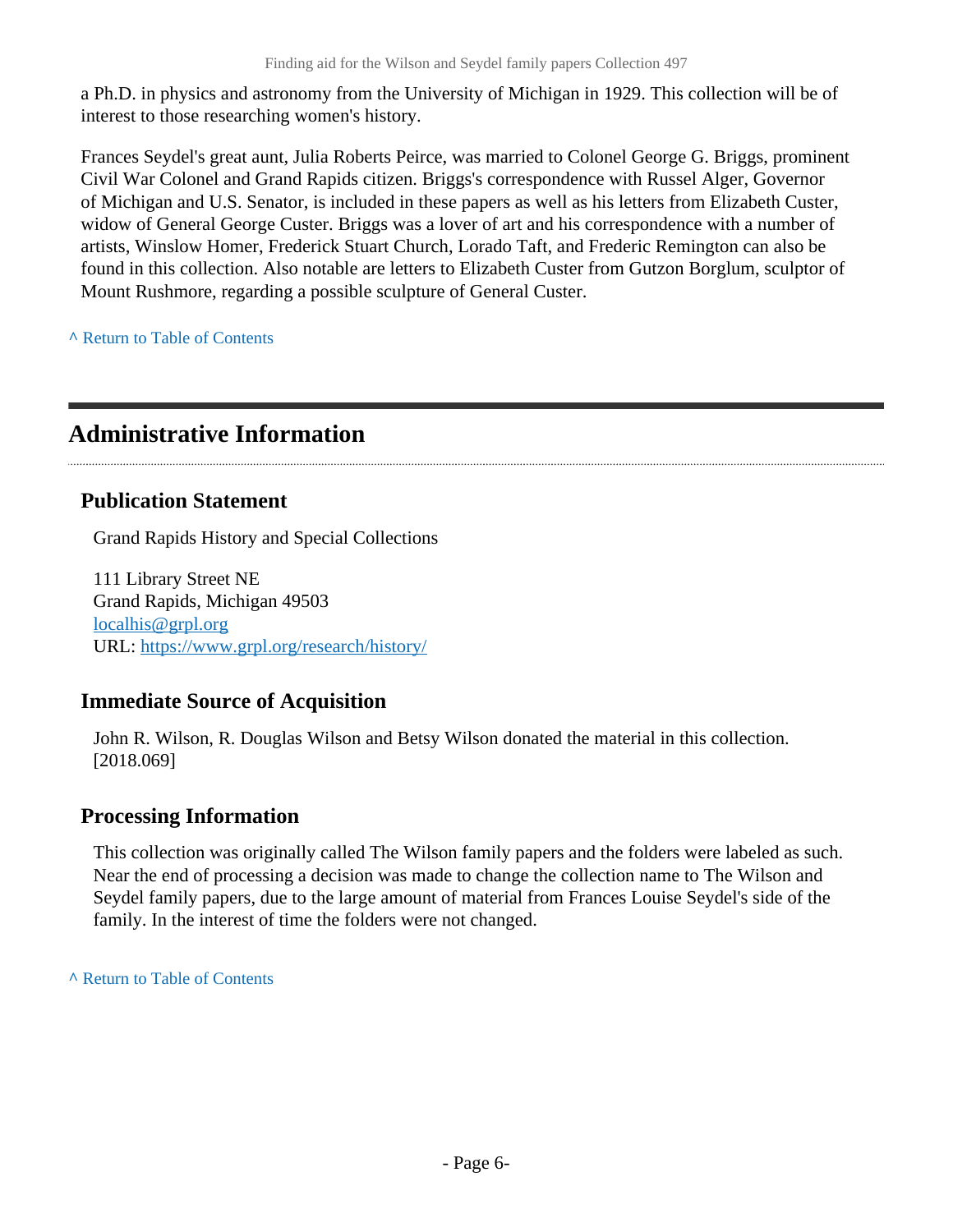## <span id="page-6-0"></span>**Controlled Access Headings**

- Grand Rapids (Mich.) -- History
- Wyoming (Mich.) -- History
- High schools -- Michigan -- Grand Rapids
- Women -- Michigan -- Grand Rapids -- History
- Art -- Michigan -- Grand Rapids
- urban design -- Michigan -- Grand Rapids -- History
- City planning -- Michigan -- Grand Rapids
- Wilson, R. Douglas
- Wilson, Betsy
- Wilson, John R.

# <span id="page-6-1"></span>**Collection Inventory**

### <span id="page-6-2"></span>**Wilson Family genealogy**

| <b>Title/Description</b>                                                                                                                                                                     | <b>Instances</b> |          |
|----------------------------------------------------------------------------------------------------------------------------------------------------------------------------------------------|------------------|----------|
| Letter to William Wallace Wilson from grandaughter, Julianne<br>Wilson, requesting family history. Includes William's response,<br>his notes and his edits to her draft of Wilson Soup, 1971 | Box 1            | Folder 1 |
| Wilson Soup, A Unique, Genealogical Recipe! by Julianne (Juli)<br>Wilson, 1985                                                                                                               | Box 1            |          |

### **^** [Return to Table of Contents](#page-1-0)

### <span id="page-6-3"></span>**Sarah (Hanna) Wilson**

| <b>Title/Description</b>                                                                                                    | <i><u><b>Instances</b></u></i> |          |  |
|-----------------------------------------------------------------------------------------------------------------------------|--------------------------------|----------|--|
| Biography written by William Wallace Wilson, published in the<br>Phia Beta Kappa Alumnae and Alumni of Long Island, undated | Box 2                          | Folder 1 |  |

#### **^** [Return to Table of Contents](#page-1-0)

### <span id="page-6-4"></span>**Samuel Hanna Wilson**

| <b>Title/Description</b>             | <b>Instances</b> |          |
|--------------------------------------|------------------|----------|
| S.H. Wilson and siblings, photograph | Box 2            | Folder 4 |
| S.H. Wilson, portrait                | Box 2            | Folder 4 |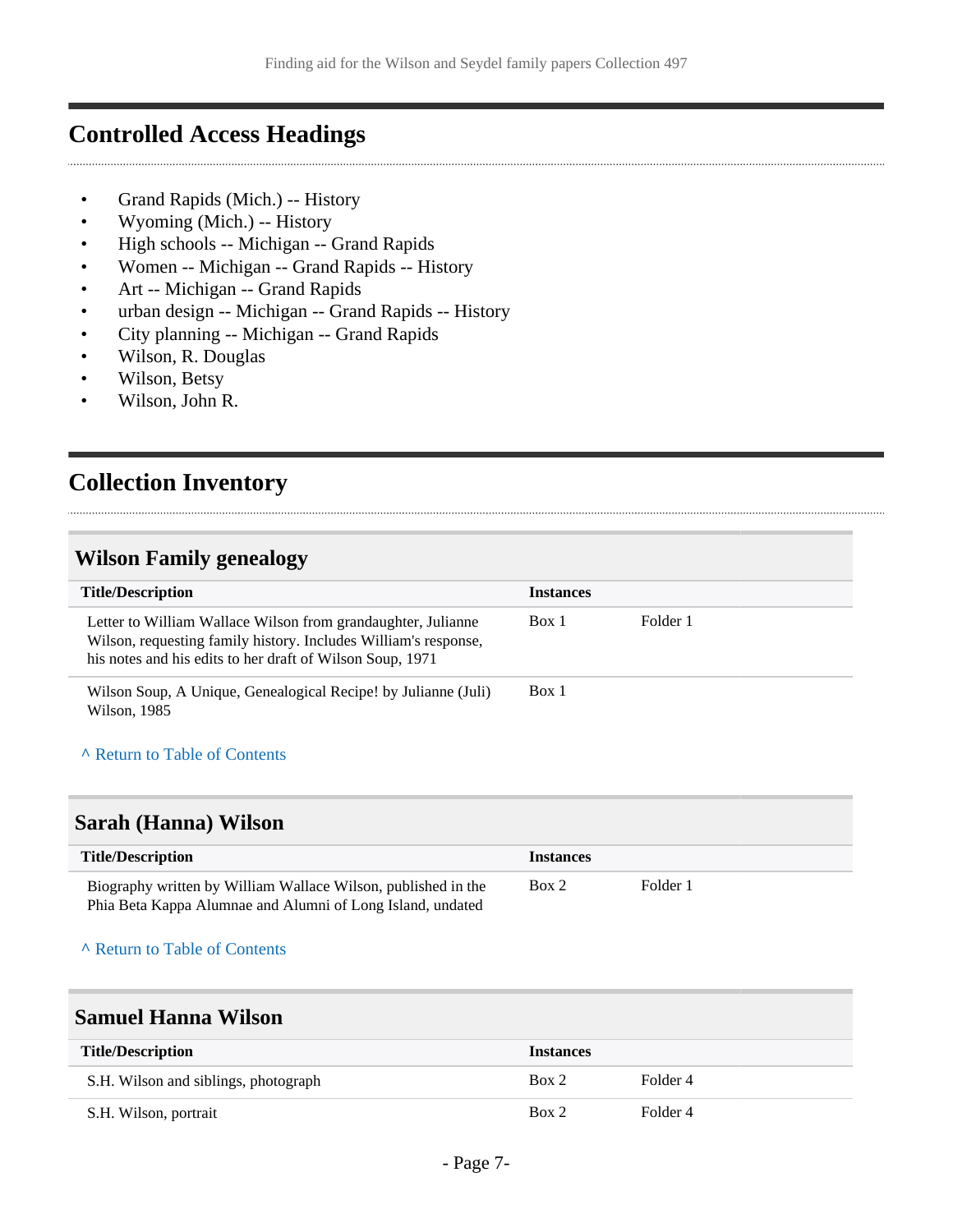| S.H. Wilson dressed as Uncle Sam in a program at Plymouth<br>Church, group photograph                                                                                           | Box 2 | Folder 4            |  |
|---------------------------------------------------------------------------------------------------------------------------------------------------------------------------------|-------|---------------------|--|
| S.H. Wilson, portrait                                                                                                                                                           | Box 2 | Folder 4            |  |
| Photocopy of a photograph of S.H. Wilson in his offices around<br>1900                                                                                                          | Box 2 | Folder 4            |  |
| Photocopy of a photograph of Wyoming Park S.H. Wilson and<br>Co. Suburban Office, unidentified individuals, automobile and<br>streetcar also in the image, appears to be 1910s. | Box 2 | Folder 4            |  |
| Eliza Wilson Dew, portrait                                                                                                                                                      | Box 2 | Folder 5            |  |
| Photocopies of photographs of S.H. Wilson and William W.<br>Wilson around 1914                                                                                                  | Box 2 | Folder <sub>6</sub> |  |
| Gracebelle Reames, portrait, 1918                                                                                                                                               | Box 2 | Folder <sub>7</sub> |  |
| Gracebelle's father (William C. Reames), portrait                                                                                                                               | Box 2 | Folder <sub>7</sub> |  |
| Photographs of Wilson family members visiting Wyoming Park,<br>Michigan and family homes in Grand Rapids, Michigan; 859<br>Franklin St. and 722 Fountain St.                    | Box 2 | Folder 31           |  |
| Handwritten receipt to S.H. Wilson for purchase of a horse from<br>H.M. Whitford, 1898-09-05                                                                                    | Box 2 | Folder <sub>8</sub> |  |
| Agreement between S.H. Wilson and Rose Reuter to the terms of<br>the sale of Reuter's meat market, 1902-1903                                                                    | Box 2 | Folder 9            |  |
| Invoices for property advertisements run in the Grand Rapids<br>newspapers by S.H. Wilson, 1901-1902                                                                            | Box 2 | Folder 10           |  |
| Hamilton Park agreement, 1905                                                                                                                                                   | Box 2 | Folder 11           |  |
| Burlingame agreement, portrait of Edwin Burlingame, 1907                                                                                                                        | Box 2 | Folder 12           |  |
| Abstract of Title from Kent County Registrar's Office to lots on<br>Grandville Improvement Co. plat, 1907-1998                                                                  | Box 2 | Folder 13           |  |
| "Two Addresses" by Charles W. Garfield, 1908                                                                                                                                    | Box 2 | Folder 14           |  |
| 5th Avenue Celebration Souvenir booklet, include handwritten<br>notes (3 copies), 1908                                                                                          | Box 2 | Folder 15           |  |
| Postcard of Grand Rapids National City Bank building where S.H.<br>Wilson and Co. had offices, 1912                                                                             | Box 2 | Folder 16           |  |
| Campaign materials for Dr. Huizinga, 1912                                                                                                                                       | Box 2 | Folder 17           |  |
| Certificate for admission to the Independent Order of Odd<br>Fellows, 1914                                                                                                      | Box 2 | Folder 18           |  |
| Request to GR, Chicago and Holland Railway for an interurban<br>fare reduction, 1915                                                                                            | Box 2 | Folder 19           |  |
| Grand Rapids Savings bank book, account of Wilson and Fletcher<br>Farm Produce, 1917                                                                                            | Box 2 | Folder 20           |  |
| Letter from Wallace Chalmers, German war prisoner, 1918-07-25                                                                                                                   | Box 2 | Folder 21           |  |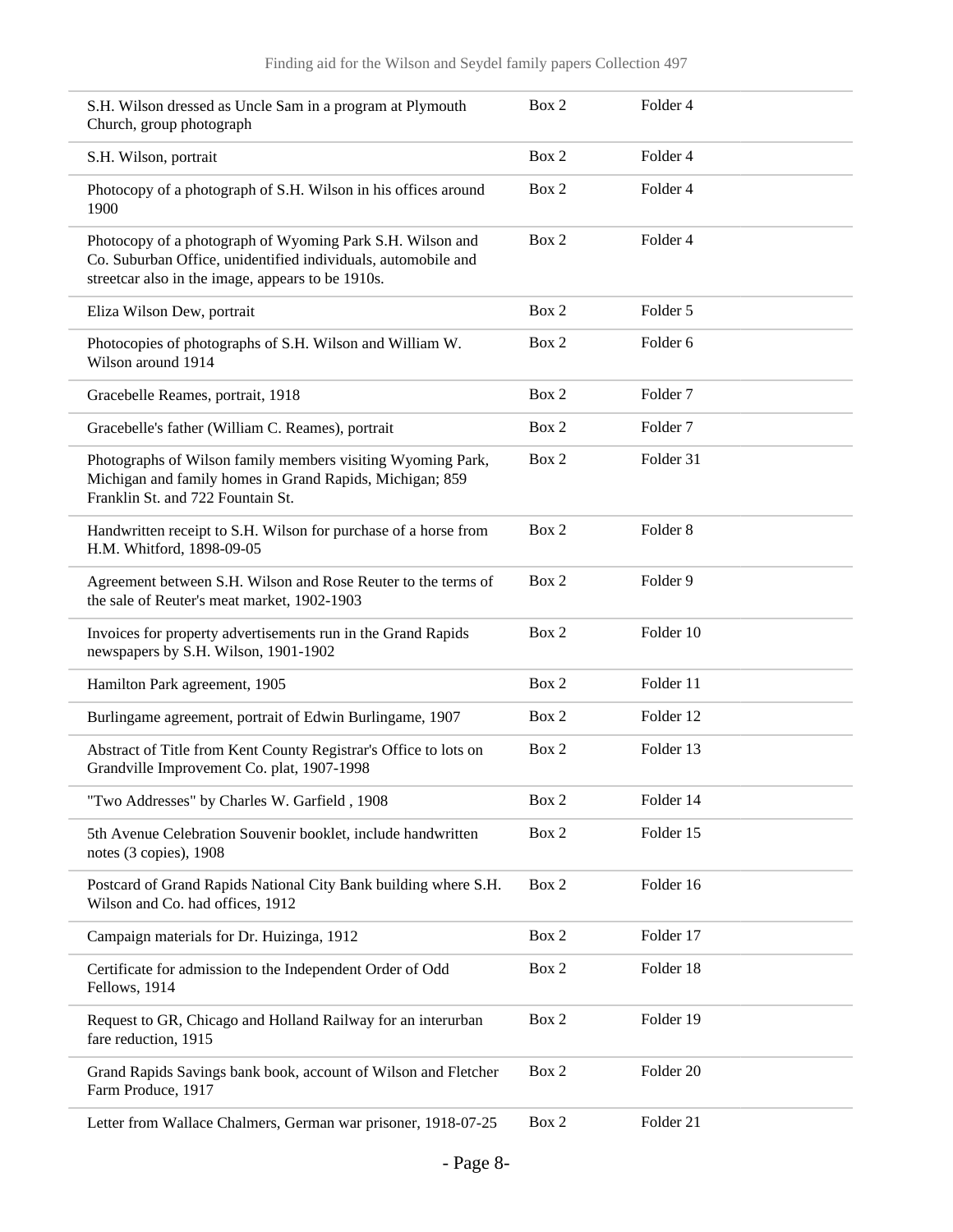| Correspondence between S.H. Wilson and W.S. Colegrove, 1918                                                                                    | Box 2         | Folder <sub>22</sub> |
|------------------------------------------------------------------------------------------------------------------------------------------------|---------------|----------------------|
| Scrapbook of newspaper ads for farms and and farmland sold by<br>Closterhouse, 1904-1905                                                       | Box 2         | Folder <sub>23</sub> |
| Abstract of Title, Lot 322, Grandville Improvement Co plat,<br>1903-1998                                                                       | Box 2         | Folder 24            |
| S.H. Wilson correspondence, 1903-1926                                                                                                          | Box 2         | Folder <sub>25</sub> |
| Newspaper clippings, includes S.H. Wilson real estate<br>developments and obituaries, 1908-1991                                                | Box 2         | Folder <sub>26</sub> |
| Closterhouse and Wilson's farm sales material, includes letter<br>from William W. Wilson to Jim Mulder, 1900-1991                              | Box 2         | Folder 27            |
| Property purchase agreement between William and Alice Wilson<br>and Samuel H. Wilson, 1926                                                     | Box 2         | Folder <sub>28</sub> |
| Wyoming Park Bank formation documents, 1929-1935                                                                                               | Box 2         | Folder 29            |
| S.H. Wilson and Wyoming Park monument design and related<br>correspondence, -1991                                                              | Box 2         | Folder 30            |
| Negatives, unidentified individuals and groups, 1900                                                                                           | Box 3         | Folder 4-6           |
| Negatives, unidentified individuals and groups, includes travel<br>photos, 1900                                                                | Box 3         | Folder 7-8           |
| Photographs of Wilson family members visiting Wyoming,<br>Michigan and Wyoming Park monument, includes negatives,<br>unknown dates             | Box 3         | Folder 9-10          |
| Letters from S.H. Wilson to his son, William, 1915-1923                                                                                        | Box 7         | Folder 14            |
| Wyoming Park advertisement, S.H. Wilson head shot attached to a<br>drawn body                                                                  | <b>Box 15</b> | Folder <sub>2</sub>  |
| Biographical notes about S.H. Wilson written on a large manila<br>envelope by William Wilson                                                   | <b>Box 15</b> | Folder <sub>2</sub>  |
| S.H. Wilson, Edith Wilson and son William Wilson in front of 859<br>Franklin St. SE, undated                                                   | <b>Box 15</b> | Folder 5             |
| The Community Record, Wyoming Park, Michigan, 1931-09-25                                                                                       | Box 15        | Folder 12            |
| Closterhouse and Wilson's plat of first addition to Burlingame,<br>1909                                                                        | Box 15        | Folder 13            |
| Closterhouse and Wilson Hamilton Park plat, 1906                                                                                               | <b>Box 15</b> | Folder 13            |
| Official Plat of Wyoming Park, Kent County, Michigan; directory<br>of residents, churches, associations, clubs and schools (2 copies),<br>1914 | <b>Box 15</b> | Folder 13            |

# <span id="page-8-0"></span>**Edith Hope (Cobb) Wilson**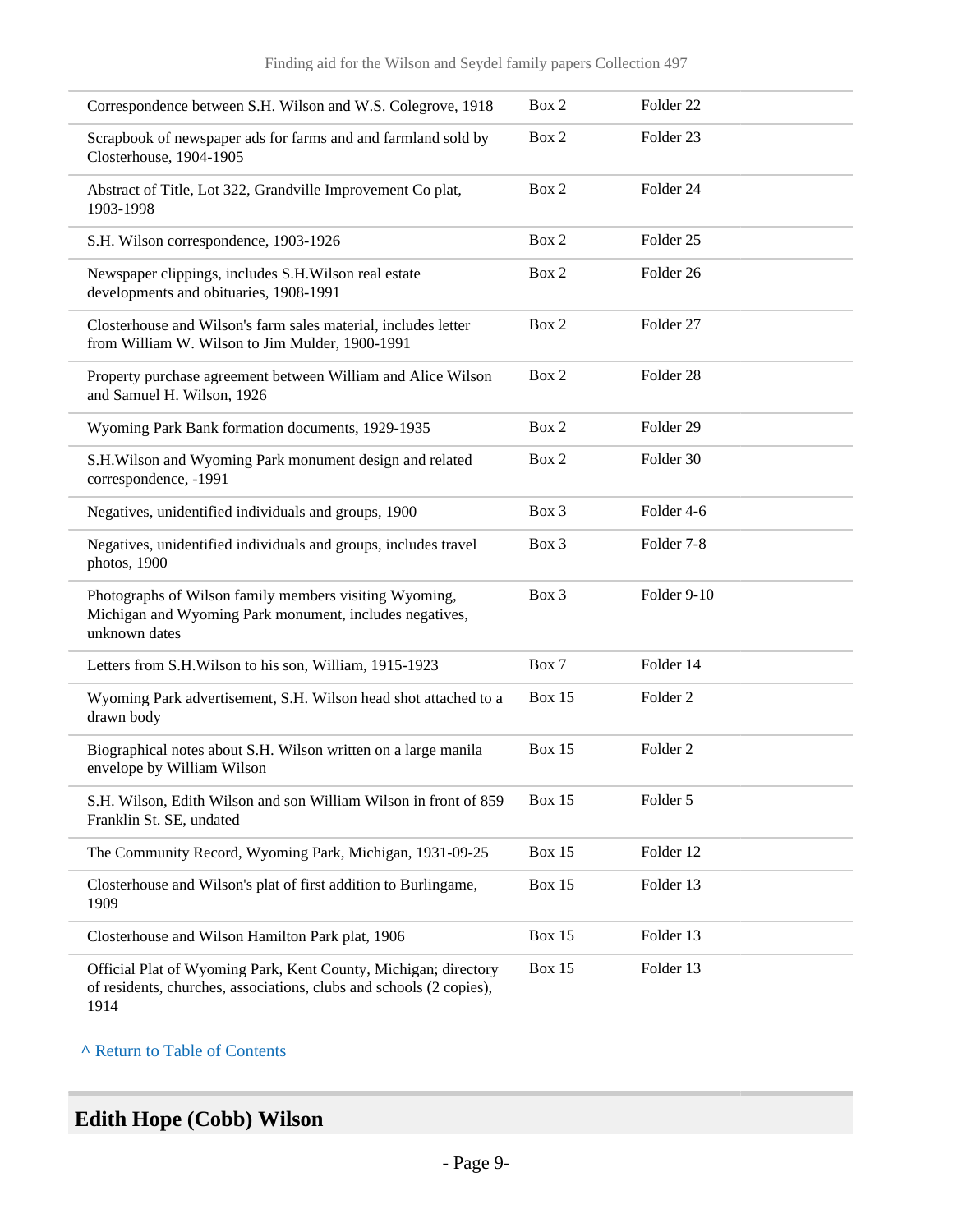| <b>Title/Description</b>                                                                                                                          | <b>Instances</b> |                     |
|---------------------------------------------------------------------------------------------------------------------------------------------------|------------------|---------------------|
| Charles F. Cobb, daugerreotype                                                                                                                    | Box 2            | Folder <sub>2</sub> |
| Charles F. Cobb, cabinet card                                                                                                                     | Box 2            | Folder <sub>2</sub> |
| Cobb family home on Sheldon Street, Grand Rapids, MI, half of a<br>stereo card, 1876                                                              | Box 2            | Folder <sub>2</sub> |
| Photographs of George Cobb and wife, Pearl, taken in Florida                                                                                      | Box 2            | Folder 2            |
| War ration books and sugar certificates issued to Edith Hope<br>Wilson and Jennie Alice Farnham, 1942                                             | Box 2            | Folder 3            |
| Postcards addressed to Edith Wilson, 1909                                                                                                         | Box 5            | Folder 1            |
| Letters to William Wilson, 17 September 1908 - 2 September<br>1931                                                                                | Box 7            | Folder 9            |
| Letters to William Wilson, 31 October 1931 - 29 December 1932                                                                                     | Box 7            | Folder 10           |
| Letters to William Wilson, 9 January - 6 August 1933                                                                                              | Box 7            | Folder 11           |
| Letters to William Wilson, 14 September 1933 - 3 August 1935                                                                                      | Box 7            | Folder 12           |
| The Sunday Herald, Grand Rapids, Michigan, Mrs. Samuel<br>Wilson's chairman of the luncheon committee of the Ladies'<br>Literary Club, 1925-01-25 | <b>Box 15</b>    | Folder 12           |

### <span id="page-9-0"></span>**William Wallace Wilson**

#### **General**

Due to condition and size a number of newspapers were disposed of during processing. It was not obvious why the newspapers were orignially saved. Should the researcher wish to look at them, they can be found on microfilm in the Grand Rapids Local History and Special Collections Department of the Grand Rapids Public Library.

Grand Rapids Herald - Sunday Morning, April 17, 1910; pages 7-8

Grand Rapids Herald - Sunday Morning, January 3, 1915; pages 1-2, 9-10

Grand Rapids Herald - Sunday, June 4, 1916; Auto Section, pages 11-12

Grand Rapids Herald - Monday, April 25, 1932; pages 1-2, 9-10

Grand Rapids News - Wednesday, December 29, 1915; pages 5-8

Grand Rapids News - Monday, March 20, 1916; pages 2-3

Grand Rapids News - Saturday, June 10, 1916; pages 1-2, 17-18

Grand Rapids Press - Friday, June 11, 1915; pages 13-26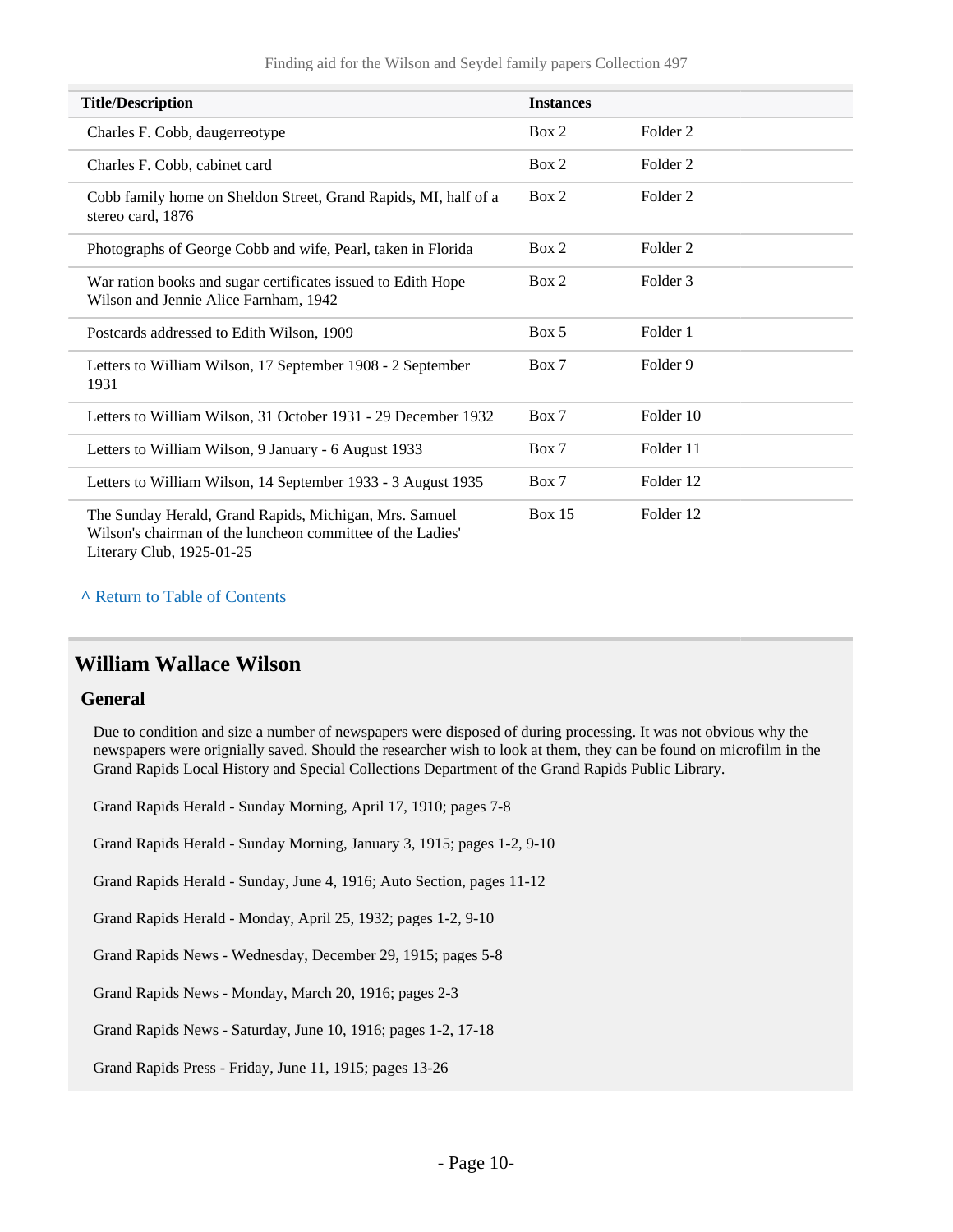Grand Rapids Press - Monday, August 23, 1915; pages 5-6

| <b>Title/Description</b>                                                                                         | <b>Instances</b>    |                     |
|------------------------------------------------------------------------------------------------------------------|---------------------|---------------------|
| First Annual City Older Boys Conference, photo by Royal Photo<br>Co. Feb 13-14-15, 1915                          | Drawer FF-<br>XIV-A |                     |
| Negatives of unidentified individuals, W.W. Wilson's high school<br>years, 1915                                  | Box 3               | Folder 1-3          |
| New York Tribune, copy of front page, 1900-06-18                                                                 | Box 4               | Folder 1            |
| Invitations Programs to a Musicale, pupils of Marie Estabrook, St.<br>Cecilia Building, 1911-1912                | Box 4               | Folder <sub>2</sub> |
| W.W.Wilson junior high school, 1909-1913                                                                         | Box 4               | Folder 3-4          |
| 8th grade class excercises, 1913                                                                                 | Box 4               | Folder 5            |
| Fountain Street Baptist Church, bulletins and programs,<br>1914-1931                                             | Box 4               | Folder <sub>6</sub> |
| "A Certain Wise Man" by Hervey S. McCowan, 1913                                                                  | Box 4               | Folder <sub>7</sub> |
| Christian Endeavor Society of the Fountain Street Baptist Church,<br>Constitution, notes and announcements, 1916 | Box 4               | Folder <sub>8</sub> |
| Portion of undated petition portesting the operation of the<br>Columbia Theatre                                  | Box 4               | Folder 9            |
| Boys Conference materials, 1915-1916                                                                             | Box 4               | Folder 10           |
| Young Men's Christian Association (Y.M.C.A.) materials and<br>correspondence, 1904-1916                          | Box 4               | Folder 11           |
| W.W.Wilson's speeches and writings, (1915-1916)                                                                  | Box 4               | Folder 12-15        |
| W.W. Wilson's misc. notes, (1915-1916)                                                                           | Box 4               | Folder 16           |
| Newspaper clippings, (1915-1916)                                                                                 | Box 4               | Folder 17-18        |
| Driver's license of William Wilson, 1919                                                                         | Box 4               | Folder 19           |
| Delivery tag from James Chalmers at State Normal School to Wm.<br>W. Wilson in Cambridge, MA                     | Box 4               | Folder 20           |
| National Security League correspondance and membership<br>certificate, 1923                                      | Box 4               | Folder 21           |
| Acknowledgement to William Wilson for donation to Colgate<br>University, 1923                                    | Box 4               | Folder 22           |
| Ephemera, including place cards and invitations, 1915-1916                                                       | Box 5               | Folder <sub>2</sub> |
| Ephemera, ticket stubs and membership cards, 1914-1916                                                           | Box 5               | Folder 3            |
| Harvard University postcards                                                                                     | Box 5               | Folder 4            |
| <b>Blank</b> postcards                                                                                           | Box 5               | Folder 5            |
| Postcard correspondence, 1909-1931                                                                               | Box 5               | Folder 6            |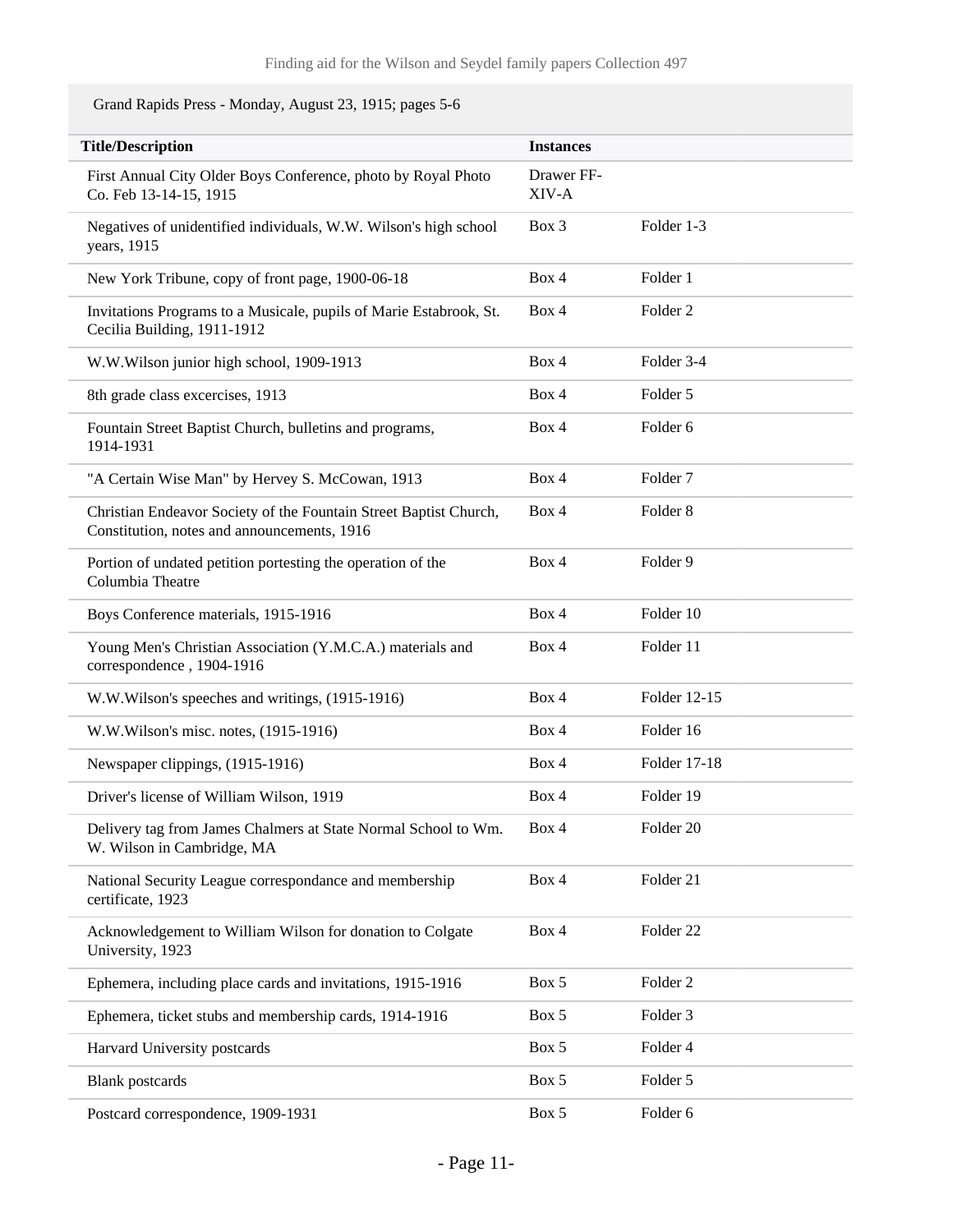| Misc. holiday postcards, 1909-1914                                                                                                                                                                     | Box 5 | Folder <sub>7</sub> |
|--------------------------------------------------------------------------------------------------------------------------------------------------------------------------------------------------------|-------|---------------------|
| Christmas postcards, 1909-1916                                                                                                                                                                         | Box 5 | Folder <sub>8</sub> |
| New Year postcards, 1915-1916                                                                                                                                                                          | Box 5 | Folder 9            |
| Annual Helios, Grand Rapids Central High School yearbook, 1913                                                                                                                                         | Box 6 | Folder 1            |
| Annual Helios, Grand Rapids Central High School yearbook, 1914                                                                                                                                         | Box 6 | Folder <sub>2</sub> |
| Annual Helios, Grand Rapids Central High School yearbook, 1915                                                                                                                                         | Box 6 | Folder <sub>3</sub> |
| Annual Helios, Grand Rapids Central High School yearbook, 1916                                                                                                                                         | Box 6 | Folder 4            |
| High school musical and theater productions, 1914-1916                                                                                                                                                 | Box 6 | Folder 5            |
| Notebooks                                                                                                                                                                                              | Box 6 | Folder 6            |
| Grand Rapids Central High School House of Representatives<br>materials, 1915-1916                                                                                                                      | Box 6 | Folder <sub>7</sub> |
| Automobile Club Dance invitation, 1915-07-07                                                                                                                                                           | Box 6 | Folder <sub>8</sub> |
| Grand Rapids Central High School Class of 1916 ephemera, 1916                                                                                                                                          | Box 6 | Folder 9            |
| Helios cash slip received from Wm. Wallace Wilson                                                                                                                                                      | Box 6 | Folder 10           |
| Photograph of William Wallace Wilson at age one year, 30 May<br>1901 and his High school photograph, 1916                                                                                              | Box 6 | Folder 11           |
| High school portraits of W.W.Wilson's friends, some signed, 1916                                                                                                                                       | Box 6 | Folder 12-15        |
| Olga Breyman Weber photograph, newspaper clippings and misc.,<br>1916-1993                                                                                                                             | Box 6 | Folder 16           |
| La Vance Vinkemulder Johnson, newspaper photograph                                                                                                                                                     | Box 6 | Folder 17           |
| Letters to William W. Wilson, 1906-1918                                                                                                                                                                | Box 7 | Folder 1            |
| Letters from William W. Wilson, 1915-1988                                                                                                                                                              | Box 7 | Folder <sub>2</sub> |
| Letters from Gus Miller, 1918-1919                                                                                                                                                                     | Box 7 | Folder 3            |
| Letters to William W. Wilson, 1920-1922                                                                                                                                                                | Box 7 | Folder 4            |
| Letters to William W. Wilson, 1923-01-11-1923-05-24                                                                                                                                                    | Box 7 | Folder 5            |
| Letters to William W. Wilson, 1923-06-23-1923-11-01                                                                                                                                                    | Box 7 | Folder 6            |
| Letters to William W. Wilson, 1923-11-06-1923-12-25                                                                                                                                                    | Box 7 | Folder <sub>7</sub> |
| Letters to William W. Wilson, undated. Includes a letter from<br>Alfred Wesley Wishart, Pastor of Fountain Street Baptist Church<br>with notes on the reverse by William Wilson about their friendship | Box 7 | Folder <sub>8</sub> |
| Letters to William W. Wilson, 1924-06-03-1937-10-10                                                                                                                                                    | Box 7 | Folder 13           |
| Letters to William W. Wilson from Anna May Pixley, 1920-1922                                                                                                                                           | Box 7 | Folder 15           |
| Correspondence between William Wilson and Nichols and Cox<br>Lumber, 1938                                                                                                                              | Box 7 | Folder 17           |

Dance cards, 1915-1923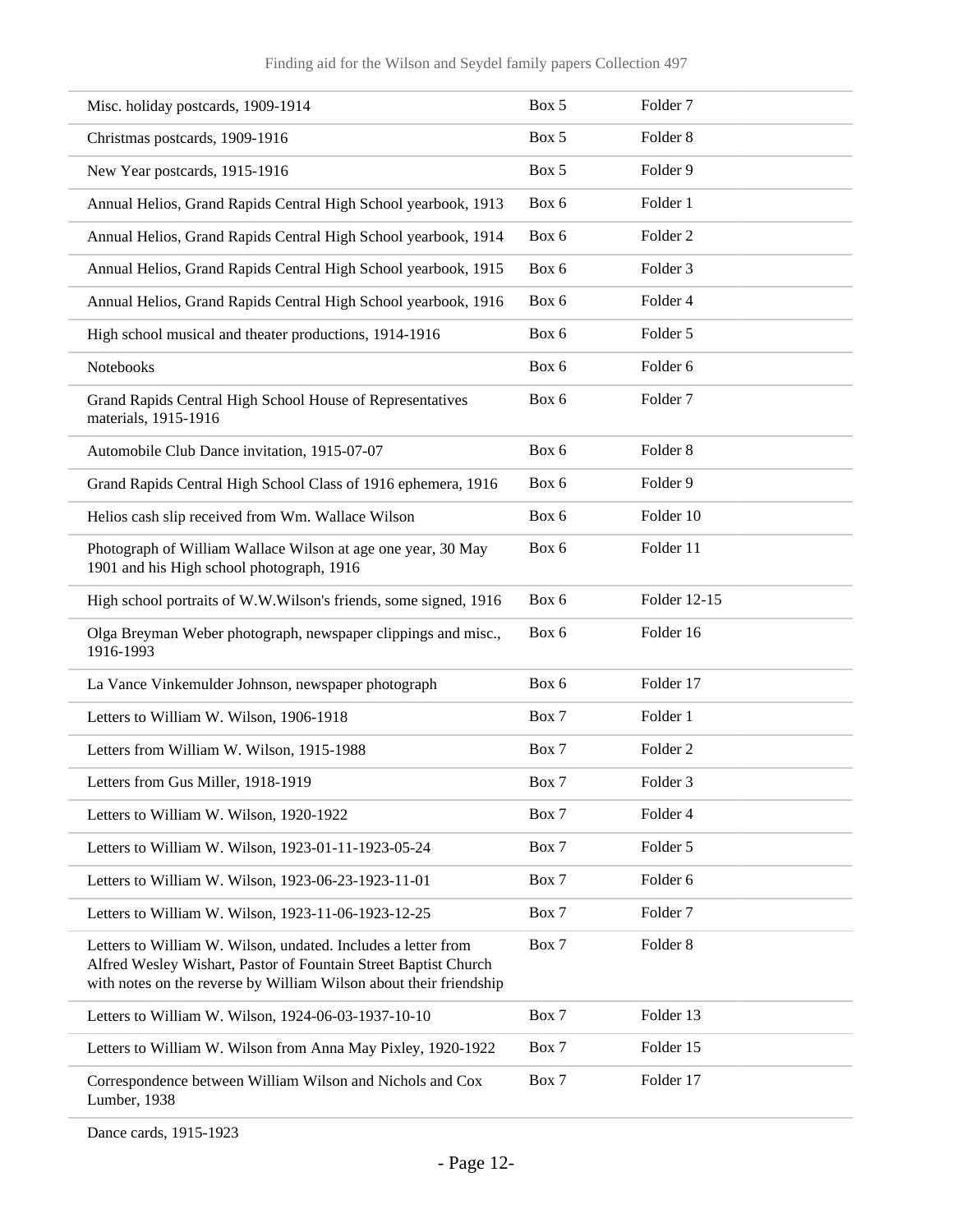|                                                                                                                               | Box 8         |                     |
|-------------------------------------------------------------------------------------------------------------------------------|---------------|---------------------|
| Musical and theater production programs, 1923                                                                                 | Box 11        | Folder 1            |
| Auction of McNab and Harlin Manufacturing Plant flyer, 1925                                                                   | Box 11        | Folder 4            |
| Memorandum of Matters, William W. Wilson, Managing Clerk at<br>Brooklyn, NY law firm, 1925-08-24                              | Box 11        | Folder 5            |
| Long Island floral delivery slip to Mrs.W.W.Wilson                                                                            | <b>Box 11</b> | Folder 10           |
| Bank records, 1927-1936                                                                                                       | Box 11        | Folder 12-14        |
| Testimonial Dinner to Harry D. Sammis at the Union Club, 1939                                                                 | Box 11        | Folder 15           |
| Veteran's data record                                                                                                         | <b>Box 11</b> | Folder 16           |
| Financial notes and correspondence                                                                                            | Box 11        | Folder 18           |
| Notes regarding a trip to Hamilton, NY, 1978                                                                                  | Box 11        | Folder 19           |
| Federated Houses of Representatives, Port Huron, metal name<br>badge W.W.Wilson with ribbon, 1916                             | <b>Box 14</b> |                     |
| 13th Annual State Boy's Conference, Kalamazoo, Michigan metal                                                                 | <b>Box 14</b> |                     |
| A Voice Letter, two small vinyl records. No markings to<br>determine who they are to or from, undated.                        | <b>Box 14</b> |                     |
| The Grand Rapids Herald, Sunday morning, pg. 6 and 7,<br>1915-10-10                                                           | <b>Box 15</b> | Folder 11           |
| Eight grade graduation certificate, 1913                                                                                      | <b>Box 15</b> | Folder <sub>3</sub> |
| High School diploma, 1916                                                                                                     | <b>Box 15</b> | Folder <sub>3</sub> |
| Third Floor Court of Grand Rapids Central High School group<br>photograph description and identification on reverse, undated  | <b>Box 15</b> | Folder 4            |
| Grand Rapid Central High School House of Representatives group<br>photograph, undated                                         | <b>Box 15</b> | Folder 4            |
| Sunday school class at Fountain Street Baptist Church group<br>photograph, description and identification on reverse, undated | <b>Box 15</b> | Folder 4            |

# <span id="page-12-0"></span>**Alice Elizabeth (Corl) Wilson**

| <b>Title/Description</b>                                                                 | <b>Instances</b> |           |
|------------------------------------------------------------------------------------------|------------------|-----------|
| Letters written by Alice Wilson to her husband, William, and her<br>Aunt Ida, 1925-1931  | Box 7            | Folder 16 |
| Alice Corl and William W. Wilson engagement announcement<br>and wedding guest list, 1925 | <b>Box 11</b>    | Folder 2  |
| "Adventure of a Fairy Queen" by Alice Wilson                                             | Box 11           | Folder 3  |
| The Christian Science Monitor, Boston, 1924-12-08                                        | <b>Box 15</b>    | Folder 9  |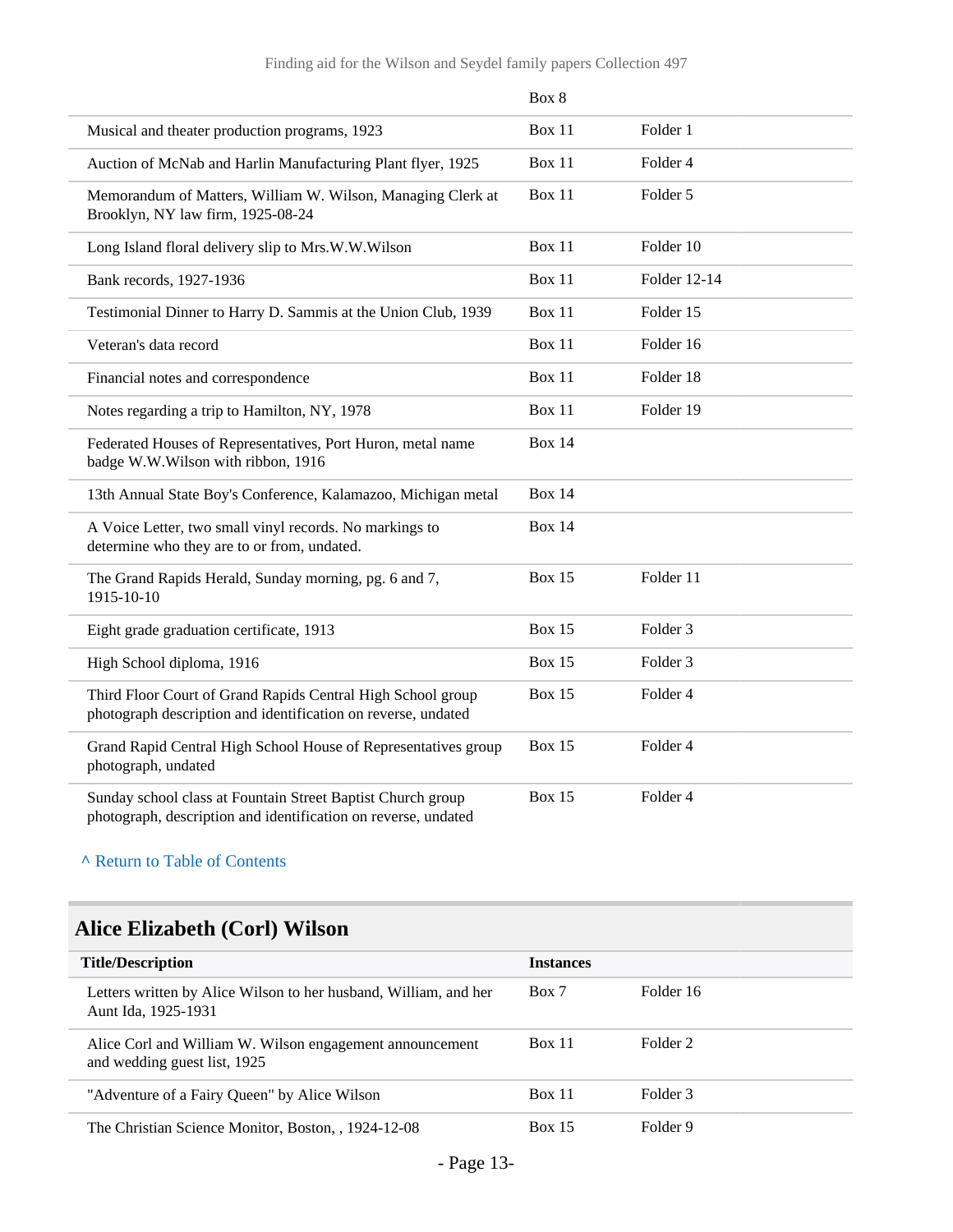| The Manila Times, Sunday, 1924-11-23                                          | <b>Box 15</b> | Folder 9 |
|-------------------------------------------------------------------------------|---------------|----------|
| The Sunday Herald, Grand Rapids, Mich., 1924-12-28                            | Box 15        | Folder 9 |
| The Sunday Herald, Grand Rapids, Mich., 1925-09-06                            | <b>Box 15</b> | Folder 9 |
| The Daily Cardinal, University of Wisconsin, Madison, Thursday,<br>1924-05-29 | <b>Box 15</b> | Folder 9 |

### <span id="page-13-0"></span>**Robert Douglas Wilson**

| <b>Title/Description</b>                                                                            | <b>Instances</b> |                     |
|-----------------------------------------------------------------------------------------------------|------------------|---------------------|
| Photographs of Doug Wilson as a child in 1941 and as a teenager<br>in a school production           | Box $12$         | Folder 1            |
| Collected autographs, including Walt Disney                                                         | Box 12           | Folder 2            |
| School report cards and certificates, 1946-1953                                                     | <b>Box 12</b>    | Folder <sub>3</sub> |
| School sports, 1948-1953                                                                            | <b>Box 12</b>    | Folder 4            |
| Boy Scouts, 1949-1952                                                                               | <b>Box 12</b>    | Folder 5            |
| Programs from productions and services, 1941-1950                                                   | <b>Box 12</b>    | Folder 6            |
| Production programs, 1950-1958                                                                      | <b>Box 12</b>    | Folder <sub>7</sub> |
| Newspaper clippings, 1945-1956                                                                      | <b>Box 12</b>    | Folder <sub>8</sub> |
| U.S. Air Force patches, 1950s                                                                       | <b>Box 12</b>    | Folder 9            |
| Sheet music: "Ballad for America", 1940 and music sent to Doug<br>Wilson in 1958                    | Box $12$         | Folder 10           |
| Article about Doug Wilson's participation on "Name That Tune,<br>including ticket to the show, 1958 | <b>Box 12</b>    | Folder 11           |
| Correspondence, 1945-1970                                                                           | <b>Box 12</b>    | Folder 12           |
| "The Sunrise Rays", published by the Mineola-Garden City, New<br>York Rotary Club (2 issues), 1970  | Box $12$         | Folder 13           |

**^** [Return to Table of Contents](#page-1-0)

### <span id="page-13-1"></span>**Ella Griffins (Mathews) Peirce**

| <b>Title/Description</b>                                                                 | <b>Instances</b> |           |
|------------------------------------------------------------------------------------------|------------------|-----------|
| Writings and poems of Cornelia J. Mathews, mother of Ella<br>Griffins Mathews, 1850-1857 | Box 10           | Folder 1  |
| "Nathan, The Wise" program, Mrs. LeGrand Peirce as Recha,<br>Nathan's daughter, 1888     | Box 10           | Folder 26 |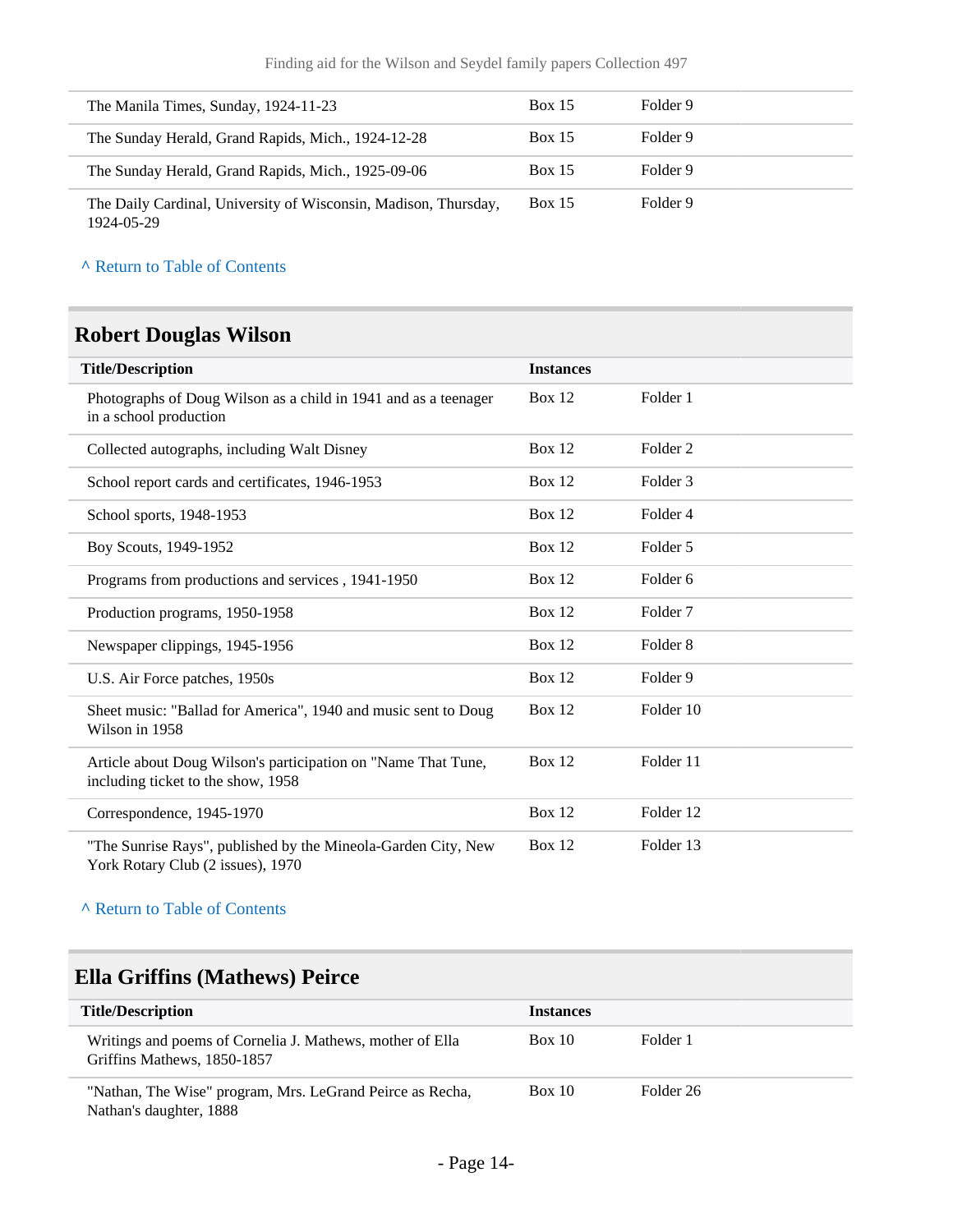<span id="page-14-0"></span>

| <b>Louise Mathews (Peirce) Remington</b>                  |                  |          |  |
|-----------------------------------------------------------|------------------|----------|--|
| <b>Title/Description</b>                                  | <b>Instances</b> |          |  |
| Newspaper articles written by Louise M. Peirce, 1894-1908 | Box 15           | Folder 1 |  |
| The New York Herald, Sunday, 1907-11-24                   | Box 15           | Folder 8 |  |
| A Return to Table of Contents                             |                  |          |  |

### <span id="page-14-1"></span>**Frances E. Peirce**

| <b>Title/Description</b>                             | <b>Instances</b>    |          |
|------------------------------------------------------|---------------------|----------|
| Miss Frank E. Peirce Elocutionist! over-sized poster | Drawer FF-<br>XIV-A |          |
| Programs and promotional material, 1865-1879         | Box 10              | Folder 2 |

### **^** [Return to Table of Contents](#page-1-0)

# <span id="page-14-2"></span>**Colonel George G. Briggs**

| <b>Title/Description</b>                                                                                                           | <b>Instances</b> |                     |
|------------------------------------------------------------------------------------------------------------------------------------|------------------|---------------------|
| Portrait of General Philip Sheridan, 1865                                                                                          | <b>Box 13</b>    | Folder 1            |
| Letter to Col George G. Briggs from the Embassy of the United<br>States, London signed by William, last name illegible, 1874-03-10 | Box $13$         | Folder 2            |
| Letter to Col George G. Briggs on Executive Mansion,<br>Washington letterhead from E.W. Halford, Private Secretary,<br>undated     | Box $13$         | Folder <sub>3</sub> |
| Letter to Col George G. Briggs from John A. Logan, U.S. Senator,<br>1882-12-04                                                     | Box $13$         | Folder 4            |
| Letters to Col George G. Briggs from General David McMurtie<br>Gregg, 1891-1894                                                    | <b>Box 13</b>    | Folder 5            |
| Letter to Col George G. Briggs from Charles T. Yerkes,<br>1897-04-30                                                               | <b>Box 13</b>    | Folder <sub>6</sub> |
| Letters to Col George G. Briggs from Russell Alger, 1886-1902                                                                      | <b>Box 13</b>    | Folder <sub>7</sub> |
| Letter to Col George G. Briggs from Julia Inness, wife of George<br>Inness, Jr., 1900                                              | <b>Box 13</b>    | Folder 8            |
| Letter and drawings to Col George G. Briggs from unknown artist,<br>"Larry", undated                                               | Box 13           | Folder 9            |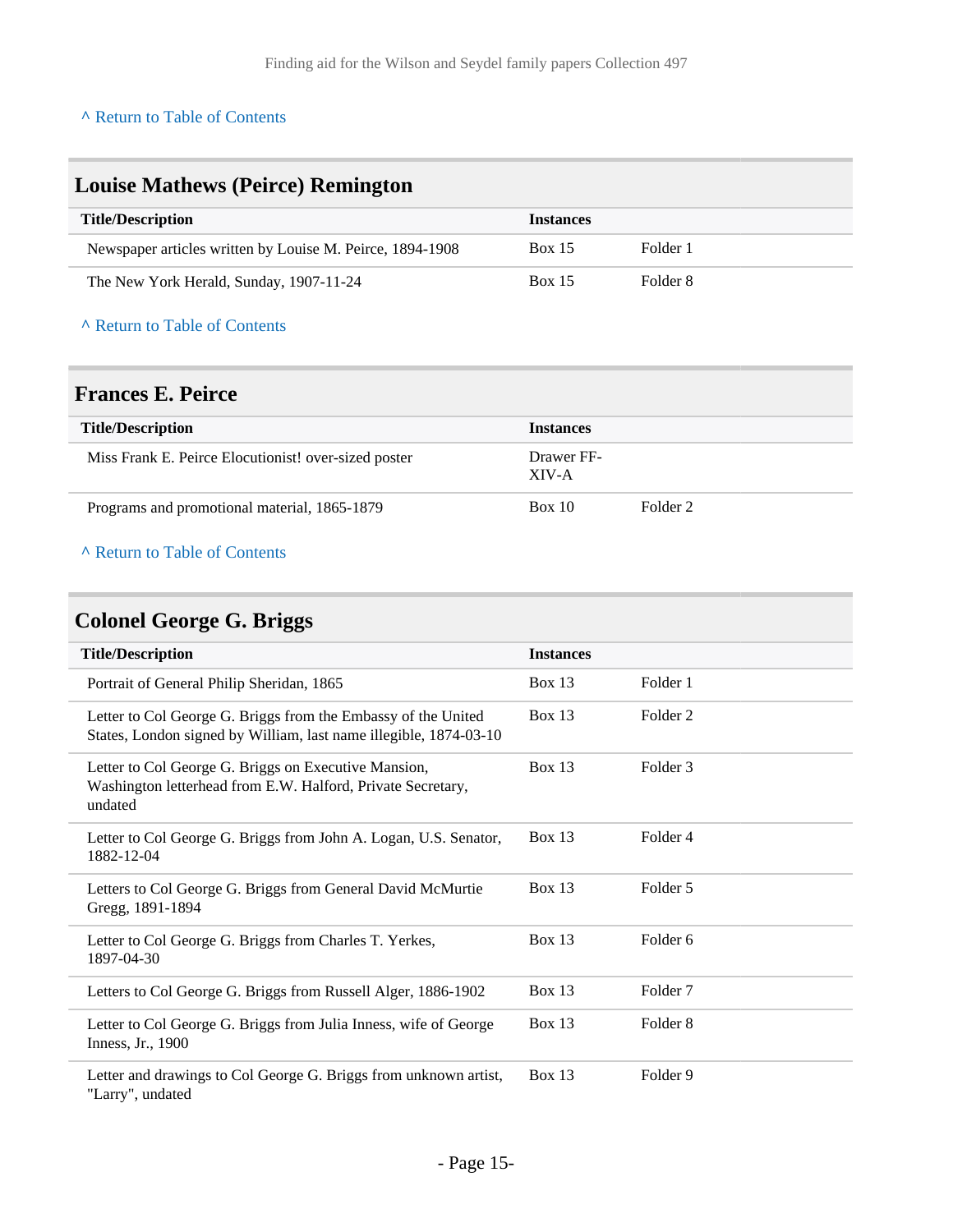| Letters to Col George G. Briggs from Frederick Stuart Church,<br>includes photograph of Church, 1905               | <b>Box 13</b> | Folder 10 |
|--------------------------------------------------------------------------------------------------------------------|---------------|-----------|
| Letter to Col George G. Briggs from Eli Martin, 1906-09-06                                                         | Box 13        | Folder 11 |
| Letters to Col George G. Briggs from Lorado Taft, includes<br>condolence letter to Julia Briggs, 1897-1912         | <b>Box 13</b> | Folder 12 |
| Letters to Col George G. Briggs from Frederic Remington<br>regarding General George Custer monument, 1907          | Box 13        | Folder 13 |
| Letters to Elizabeth B. Custer from Gutzon Borglum regarding<br>General George Custer monument, 1907-1908          | Box 13        | Folder 14 |
| Letters to Col George G. Briggs from Elizabeth B. Custer,<br>includes condolence letter to Julia Briggs, 1910-1913 | Box 13        | Folder 15 |
| Correspondence between Col George G. Briggs and Winslow<br>Homer, 1896                                             | Box 13        | Folder 16 |

# <span id="page-15-0"></span>**Louise Victor Seydel**

| <b>Title/Description</b>                                                                                             | <b>Instances</b> |           |
|----------------------------------------------------------------------------------------------------------------------|------------------|-----------|
| Seydel Family correspondence, includes a letter and enclosed<br>photograph from soprano, Emma Abbott 1882, 1882-1922 | Box 10           | Folder 24 |
| The Grand Rapids Herald, obituary, 1931-03-25                                                                        | <b>Box 15</b>    | Folder 10 |

**^** [Return to Table of Contents](#page-1-0)

# <span id="page-15-1"></span>**Edith Cornelia (Peirce) Seydel**

| <b>Title/Description</b>                                                                               | <b>Instances</b> |            |
|--------------------------------------------------------------------------------------------------------|------------------|------------|
| Journal, Chicago, May, 1893                                                                            | Box 9            |            |
| Journal, Christmas, 1893                                                                               | Box 9            |            |
| Journal, Travel, 1899                                                                                  | Box 9            |            |
| Journal, 1892                                                                                          | Box 9            |            |
| Certificate of Baptism, 1879-09-1879                                                                   | Box 10           | Folder 3   |
| Baby sock and gloves                                                                                   | Box 10           | Folder 4   |
| Childhood books, 1885                                                                                  | Box $10$         | Folder 5   |
| Letters to L.Victor Seydel from Ethel C. Peirce, 1899                                                  | Box 10           | Folder 6-7 |
| Ede Remenyi's broken violin strings from a concert given at St.<br>Mark's Church in the 1880's or 90's | Box 10           | Folder 8   |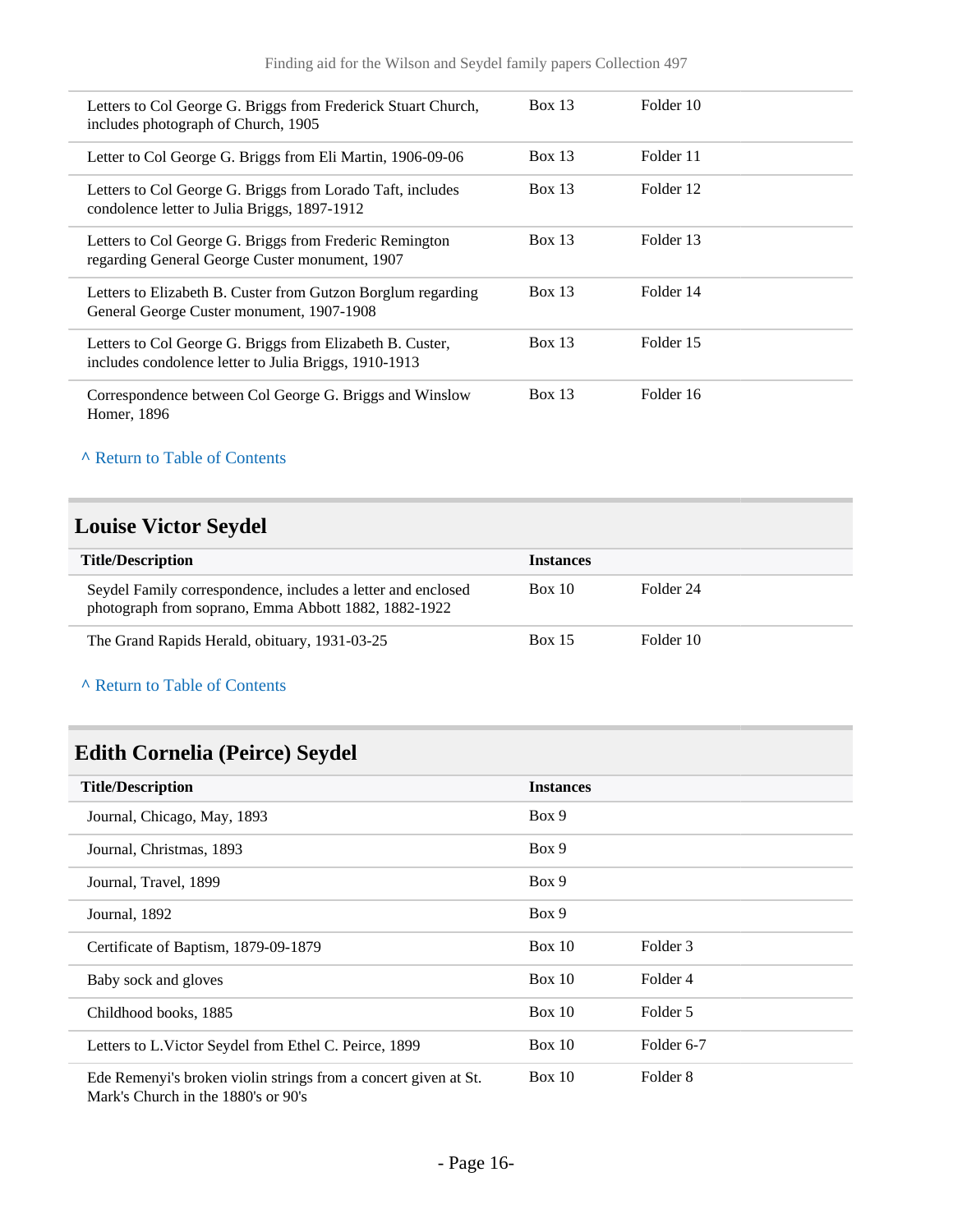| "Our Marriage Vow" keepsake wedding book of Louise Victor<br>Seydel and Ethel Cornelia Peirce, 1900-01-01    | Box 10 | Folder 9  |
|--------------------------------------------------------------------------------------------------------------|--------|-----------|
| Photograph of Edith Cornelia Peirce, caption "mother at<br>Kalamazoo College", 1899                          | Box 10 | Folder 27 |
| Souvenir boxes of wedding cake from the wedding of L. Victor<br>Seydel and Edith Cornelia Peirce, 1900-01-01 | Box 14 |           |
| The Grand Rapids Herald, Sunday Morning, 1918-09-29                                                          | Box 15 | Folder 10 |
| Daughter of the American Revolution group photograph, E.<br>Cornelia Peirce Seydel, State Regent             | Box 15 | Folder 6  |

# <span id="page-16-0"></span>**Frances Louise (Seydel) Wilson**

| <b>Title/Description</b>                                                                                                                            | <b>Instances</b> |                      |
|-----------------------------------------------------------------------------------------------------------------------------------------------------|------------------|----------------------|
| New York postcards (blank)                                                                                                                          | Box 5            | Folder 10            |
| Dance cards, 1919-1922                                                                                                                              | Box 9            |                      |
| Baby book, 1901                                                                                                                                     | <b>Box 10</b>    | Folder 10            |
| Photographs of Frances Louise Seydel with her mother, Ethel<br>Cornelia Seydel and Frances as a young girl (2 images)                               | Box 10           | Folder 11            |
| Letters and notes to Frances Louise Seydel, 1901-1905                                                                                               | Box 10           | Folder 12            |
| Letters to and from Frances Louise Seydel, 1908-1910                                                                                                | Box 10           | Folder 13            |
| School records, 1904-1918                                                                                                                           | Box 10           | Folder 14            |
| Letters to Victor Louise Seydel from Frances Louise Seydel, 1907                                                                                    | Box 10           | Folder 15            |
| Letters from Frances Louise Seydel to her aunts Frank (Frances)<br>and Julie Peirce, 1907                                                           | Box 10           | Folder 16            |
| Certificate of Confirmation, 1916                                                                                                                   | Box 10           | Folder 17            |
| Grand Rapids Central High School graduation announcement,<br>1919                                                                                   | <b>Box 10</b>    | Folder 18            |
| Wellesley College materials, 1923-1924                                                                                                              | Box 10           | Folder 19            |
| University of Michigan - Alpha Phi International Fraternity,<br>1926-1931                                                                           | <b>Box 10</b>    | Folder 20            |
| Newspaper clippings, 1925-1929                                                                                                                      | <b>Box 10</b>    | Folder 21            |
| The American Astronomical Society materials and photographs<br>and The American Association for the Advancement of Science<br>membership, 1927-1929 | Box 10           | Folder <sub>22</sub> |
| Notes regarding Seydel and Peirce family heirlooms                                                                                                  | Box 10           | Folder <sub>23</sub> |